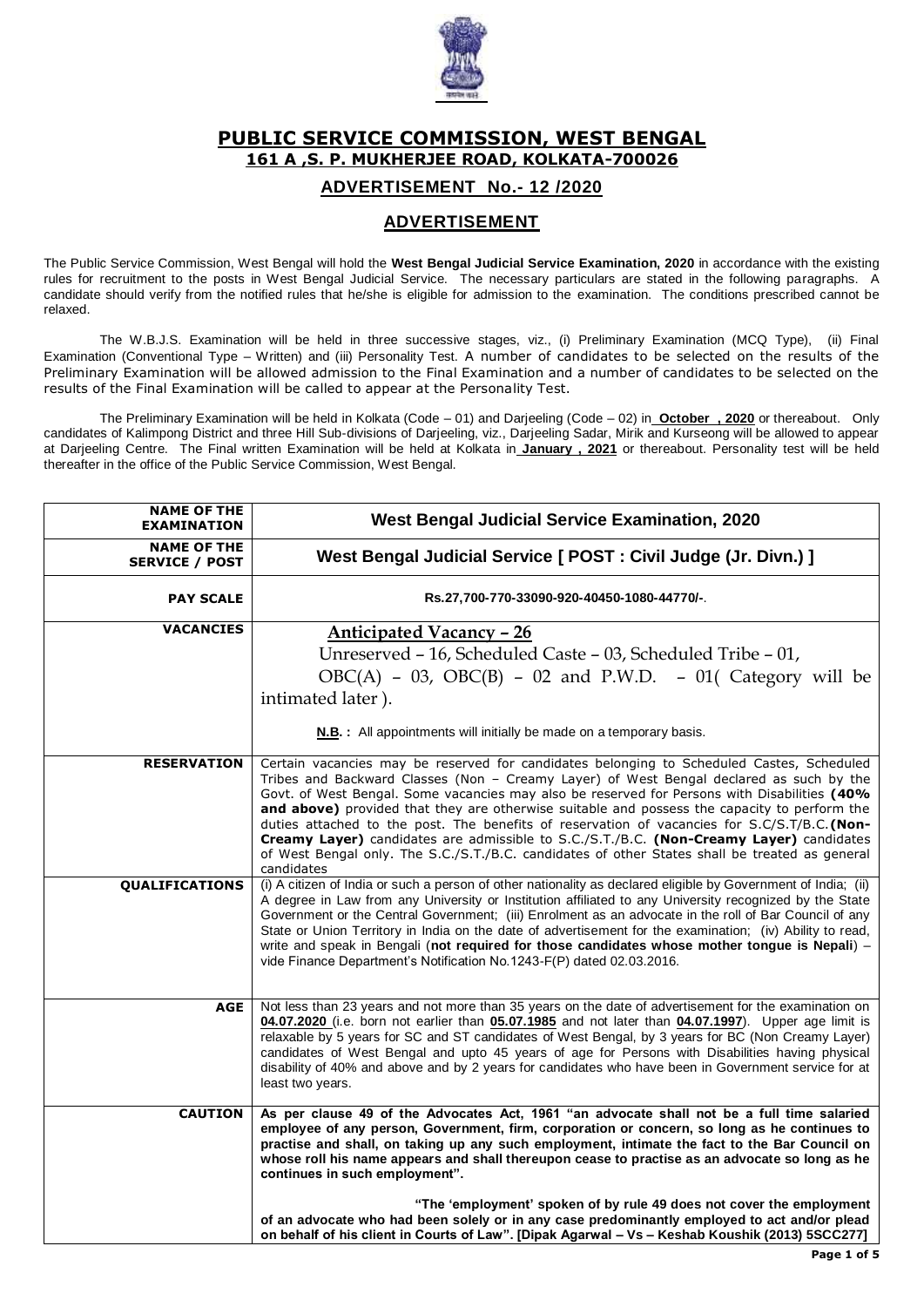| <b>NOTE</b>                                     | (1)                  | The claim of a candidate for relaxation of age as a Government employee should be<br>proved by a certificate from the appointing authority showing the period of his/her<br>continuous service under Government and the same should be produced on demand.                                                                                                                                                                               |
|-------------------------------------------------|----------------------|------------------------------------------------------------------------------------------------------------------------------------------------------------------------------------------------------------------------------------------------------------------------------------------------------------------------------------------------------------------------------------------------------------------------------------------|
|                                                 | (ii)                 | Age as recorded in Madhyamik or equivalent certificate will only be accepted.                                                                                                                                                                                                                                                                                                                                                            |
|                                                 | (iii)                | Persons suffering from blindness or cerebral palsy have been exempted from the<br>purview of reservation as contemplated under section 33 of Persons with Disabilities<br>(Equal opportunities, Protection of Rights and Full Participation) Act, 1995.                                                                                                                                                                                  |
|                                                 | (iv)                 | PERSONS WITH DISABILITIES ARE ADVISED TO BRING A CERTIFICATE<br><b>FROM THE COMPETENT AUTHORITY IN THIS REGARD AND PRODUCE THE</b><br>SAME IN THE EXAMINATION HALL ON DEMAND FOR VERIFICATION.                                                                                                                                                                                                                                           |
|                                                 | (v)                  | Candidates suffering from Low Vision / candidates with Locomotor Disability<br>with writing extremity will be allowed the help of a scribe, if required. The<br>Commission, however, will not provide scribe for such candidates. Scribe will<br>have to be arranged by candidates themselves.                                                                                                                                           |
|                                                 |                      | (vi) Candidates suffering from low vision, candidates with locomotor disability will be<br>allowed compensatory time of 20 minutes per hour.                                                                                                                                                                                                                                                                                             |
|                                                 |                      |                                                                                                                                                                                                                                                                                                                                                                                                                                          |
| <b>CHANCE LIMIT</b>                             |                      | NO CANDIDATE OTHER THAN THE CANDIDATES BELONGING TO SC/ST/BC OF<br>WEST BENGAL SHALL BE ALLOWED TO APPEAR IN THE EXAMINATION<br>FOR MORE THAN THREE TIMES.<br>THE CANDIDATES BELONGING TO<br>SC/ST/BC OF WEST BENGAL SHALL NOT BE ALLOWED TO APPEAR IN THE<br><b>EXAMINATION FOR MORE THAN FIVE TIMES.</b>                                                                                                                               |
| <b>RULES REGARDING PWD</b><br><b>CANDIDATES</b> | <b>EXAMINATION.</b>  | CANDIDATES SUFFERING FROM BLINDNESS OR LOW VISION OR CANDIDATES WITH<br>LOCOMOTOR DISABILITY / CEREBRAL PALSY WITH WRITING EXTREMITY MAY BE<br>ALLOWED THE HELP OF SCRIBE, IF REQUIRED. THE COMMISSION, HOWEVER, WILL<br>NOT PROVIDE SCRIBE FOR SUCH CANDIDATES. SCRIBE WILL HAVE TO BE ARRANGED<br>BY CANDIDATES THEMSELVES. THE SCRIBE SHOULD POSSESS EDUCATIONAL<br>QUALIFICATION NOT HIGHER THAN THE REQUISITE QUALIFICATION FOR THE |
| <b>COMPENSATORY TIME</b>                        |                      | Candidates suffering from blindness or low vision, candidates with locomotor disability/cerebral<br>palsy will be allowed compensatory time of 20 minutes per hour.                                                                                                                                                                                                                                                                      |
| <b>MODE OF APPLICATION</b>                      |                      | Applications can be submitted through online only.                                                                                                                                                                                                                                                                                                                                                                                       |
|                                                 | <b>CANCELLATION.</b> | HOWEVER SUBMISSION OF MORE THAN ONE APPLICATION BY THE SAME<br>CANDIDATE IS STRICTLY FORBIDDEN AND SUCH APPLICATIONS ARE LIABLE TO                                                                                                                                                                                                                                                                                                       |
| <b>OTHER REQUIREMENTS</b>                       |                      |                                                                                                                                                                                                                                                                                                                                                                                                                                          |
|                                                 | (i)<br>(a)<br>(b)    | The candidate must be<br>A citizen of India (either natural or by registration), or<br>Such other nationals as declared eligible by the Govt. of India.                                                                                                                                                                                                                                                                                  |
|                                                 | by the Government.   | Provided that a candidate belonging to category (b) shall be a person in whose favour a<br>certificate of eligibility has been issued by the Government. A candidate in whose case a<br>certificate of eligibility is necessary may be admitted to the examination but the offer of<br>appointment may be given only after the necessary eligibility certificate has been issued to him                                                  |
|                                                 | (ii)                 | The candidate must have good health and character and suitability in all respects for<br>appointment to Government service.                                                                                                                                                                                                                                                                                                              |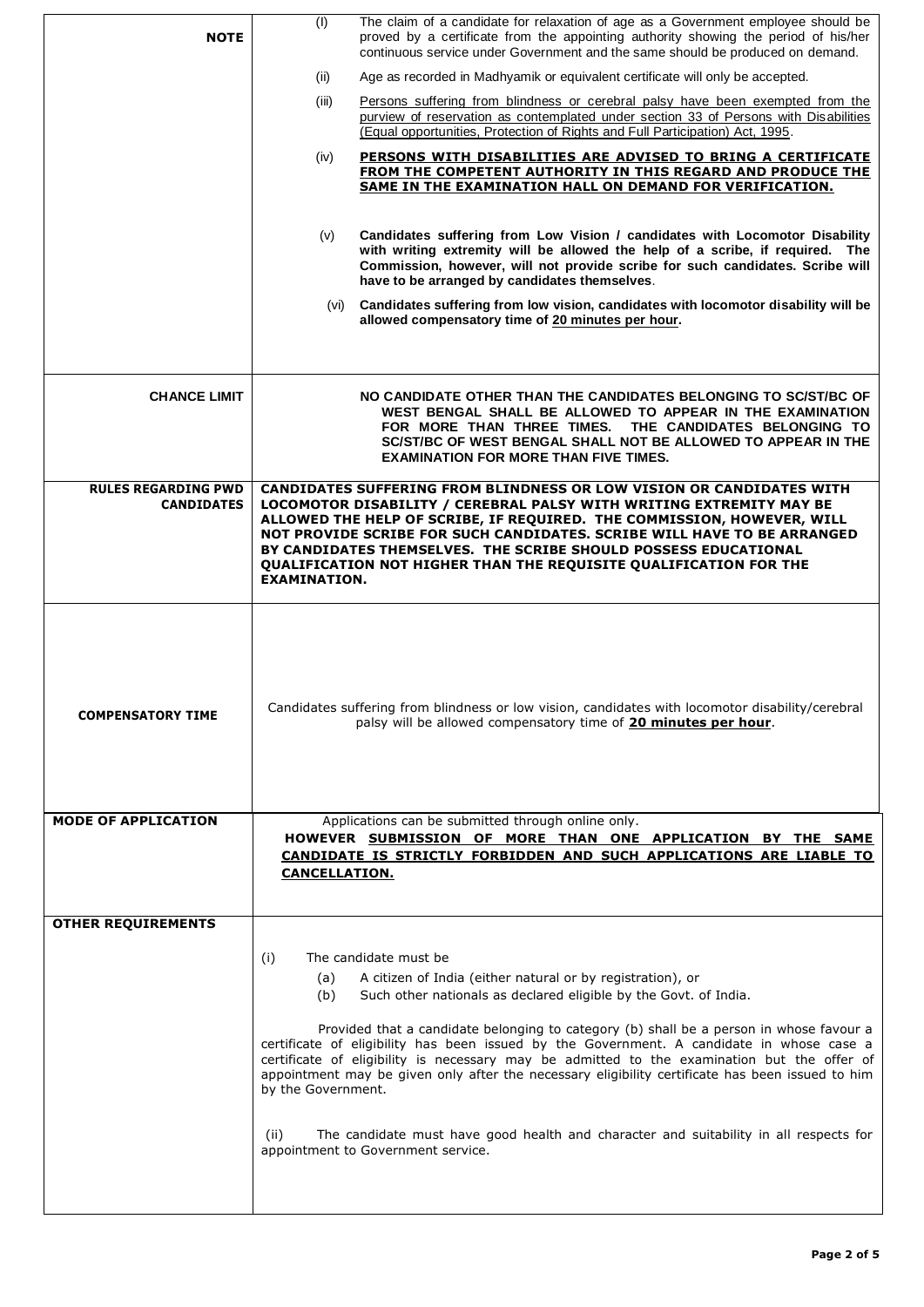| <b>FEE</b>                             | Rs.210/- (Rupees two hundred ten) only + Service Charge 1% of<br>Examination Fee subject to a minimum of Rs.5/- (Rupees Five) only for<br>online payment through debit/credit card plus service charge /GST as<br>applicable as Govt. Duty or Service Charge of Rs.5/- (Rupees Five) only for<br>Net Banking or Service Charge of Rs.20/- (Rupees Twenty) only for<br>payment through Bank Counter (off-line payment).<br>SC/ST candidates of West Bengal and Persons with disabilities (PWD) having physical<br>disability of 40% and above are not required to pay any fee. BC candidates are, however,<br>required to pay usual fee as aforesaid. NO EXEMPTION OF FEE IS AVAILABLE TO SC & ST<br>CANDIDATES OF OTHER STATES. No claim for refund of the fee will be entertained nor will it<br>be held in reserve for any other examination. |  |  |
|----------------------------------------|-------------------------------------------------------------------------------------------------------------------------------------------------------------------------------------------------------------------------------------------------------------------------------------------------------------------------------------------------------------------------------------------------------------------------------------------------------------------------------------------------------------------------------------------------------------------------------------------------------------------------------------------------------------------------------------------------------------------------------------------------------------------------------------------------------------------------------------------------|--|--|
| <b>PARTICULARS</b><br><b>AND</b>       | A candidate claiming to be S.C., S.T., B.C. (Non Creamy Layer) or Persons with<br>(a)<br>Disabilities (40% and above) must have a certificate in support of his / her claim from a<br>competent authority of West Bengal as specified below :                                                                                                                                                                                                                                                                                                                                                                                                                                                                                                                                                                                                   |  |  |
| <b>CERTIFICATES</b><br><b>REQUIRED</b> | For S.C., S.T. & B.C.(Non Creamy Layer) Candidates :-                                                                                                                                                                                                                                                                                                                                                                                                                                                                                                                                                                                                                                                                                                                                                                                           |  |  |
|                                        | i)<br>In the district, the Sub-Divisional Officer of the Sub-Division concerned, and                                                                                                                                                                                                                                                                                                                                                                                                                                                                                                                                                                                                                                                                                                                                                            |  |  |
|                                        | ii)<br>In Kolkata, the District Magistrate, South 24-Parganas or such Additional District<br>Magistrate, South 24-Parganas, as may be authorized by the District Magistrate, South<br>24-Parganas, in this behalf and the District Welfare Officer, Kolkata and Ex-officio Joint<br>Director, Backward Classes Welfare.                                                                                                                                                                                                                                                                                                                                                                                                                                                                                                                         |  |  |
|                                        | [vide the W.B.S.Cs. & S.Ts. (Identification) Act, 1994 and S.C. & S.T. Welfare Deptt.<br>Order No. 261-TW/EC/MR-103/94 dated 6.4.95 read with B.C.W. Deptt. Order<br>No.6320-BCH/MR-84/10, dated 24.09.2010 and No.2420-BCW/MR-61/2012 (Pt.),<br>dated 12.07.2013 and relevant amendments there to ]<br>BC (Non Creamy Layer) candidates should renew / revalidate their BC (Non Creamy<br>iii)                                                                                                                                                                                                                                                                                                                                                                                                                                                 |  |  |
|                                        | Layer) certificates in due time.                                                                                                                                                                                                                                                                                                                                                                                                                                                                                                                                                                                                                                                                                                                                                                                                                |  |  |
|                                        | For Persons with Disabilities (PWD) :-                                                                                                                                                                                                                                                                                                                                                                                                                                                                                                                                                                                                                                                                                                                                                                                                          |  |  |
|                                        | A Medical Board constituted at Government Medical College Hospitals in Kolkata,<br>District Hospitals and Sub-divisional Hospitals.<br>[vide West Bengal Persons with Disabilities (Equal Opportunities, Protection of Rights<br>and Full Participation) Rules, 1999]                                                                                                                                                                                                                                                                                                                                                                                                                                                                                                                                                                           |  |  |
|                                        | The Public Service Commission may require such further proof or particulars from the<br>(b)<br>candidates as it may consider necessary and may make enquiries about their<br>character and other particulars regarding suitability and eligibility.                                                                                                                                                                                                                                                                                                                                                                                                                                                                                                                                                                                             |  |  |
|                                        | N.B.: The Judicial Department, Government of West Bengal issued a Notification bearing No.386-J<br>dated 24.01.2007 exempting the persons suffering from blindness and cerebral palsy from the purview of<br>reservation in terms of proviso to Sec. 33 of the Persons with Disabilities (Equal Opportunities,<br>Protection of Rights and Full Participation) Act, 1995. The said Notification dated 24.01.2007 is<br>reproduced below:                                                                                                                                                                                                                                                                                                                                                                                                        |  |  |
|                                        | <b>NOTIFICATION</b>                                                                                                                                                                                                                                                                                                                                                                                                                                                                                                                                                                                                                                                                                                                                                                                                                             |  |  |
|                                        | No.386-J, dated the 24 <sup>th</sup> January, 2007 - WHEREAS a person holding the posts of Civil Judge(junior<br>division)/Judicial Magistrate (hereinafter referred to as the said post) under the West Bengal Judicial<br>Service under the Judicial Department, Government of West Bengal, is required to examine several<br>documents and is also required to take into consideration the fact of the cases before making proper<br>adjudication of the litigations after hearing the parties;                                                                                                                                                                                                                                                                                                                                              |  |  |
|                                        | AND WHEREAS judicial mind is required to be applied with by the judicial officers before any<br>cases are disposed off by them;                                                                                                                                                                                                                                                                                                                                                                                                                                                                                                                                                                                                                                                                                                                 |  |  |
|                                        | AND WHEREAS any commission of omission on the part of the judicial officers on account of<br>disability with blindness and cerebral palsy may hinder dispensation of justice to the litigant parties;                                                                                                                                                                                                                                                                                                                                                                                                                                                                                                                                                                                                                                           |  |  |
|                                        | AND WHEREAS upon consideration of the facts stated above, it has been considered<br>necessary that the said post, being non-promotional post, recruitment to which is made directly through<br>Public Service Commission, shall not be required to be reserved for appointment from the persons<br>suffering from blindness and cerebral palsy, as contemplated under the provisions of the Persons With<br>Disabilities (Equal Opportunities, Protection of Rights and Full Participation) Act, 1995 (1 of 1996)<br>(hereinafter referred to as the said Act);                                                                                                                                                                                                                                                                                 |  |  |
|                                        | NOW, THEREFORE, in exercise of the power conferred by the proviso to section 33 of the said<br>Act, the Governor is pleased hereby to exempt the persons suffering from blindness and cerebral palsy<br>from the purview of reservation as contemplated under section 33 of the said Act.<br>By order of the Governor,<br>Sd/- S.K. Chakrabarti                                                                                                                                                                                                                                                                                                                                                                                                                                                                                                 |  |  |
|                                        | Secy. To the Govt. of West Bengal.                                                                                                                                                                                                                                                                                                                                                                                                                                                                                                                                                                                                                                                                                                                                                                                                              |  |  |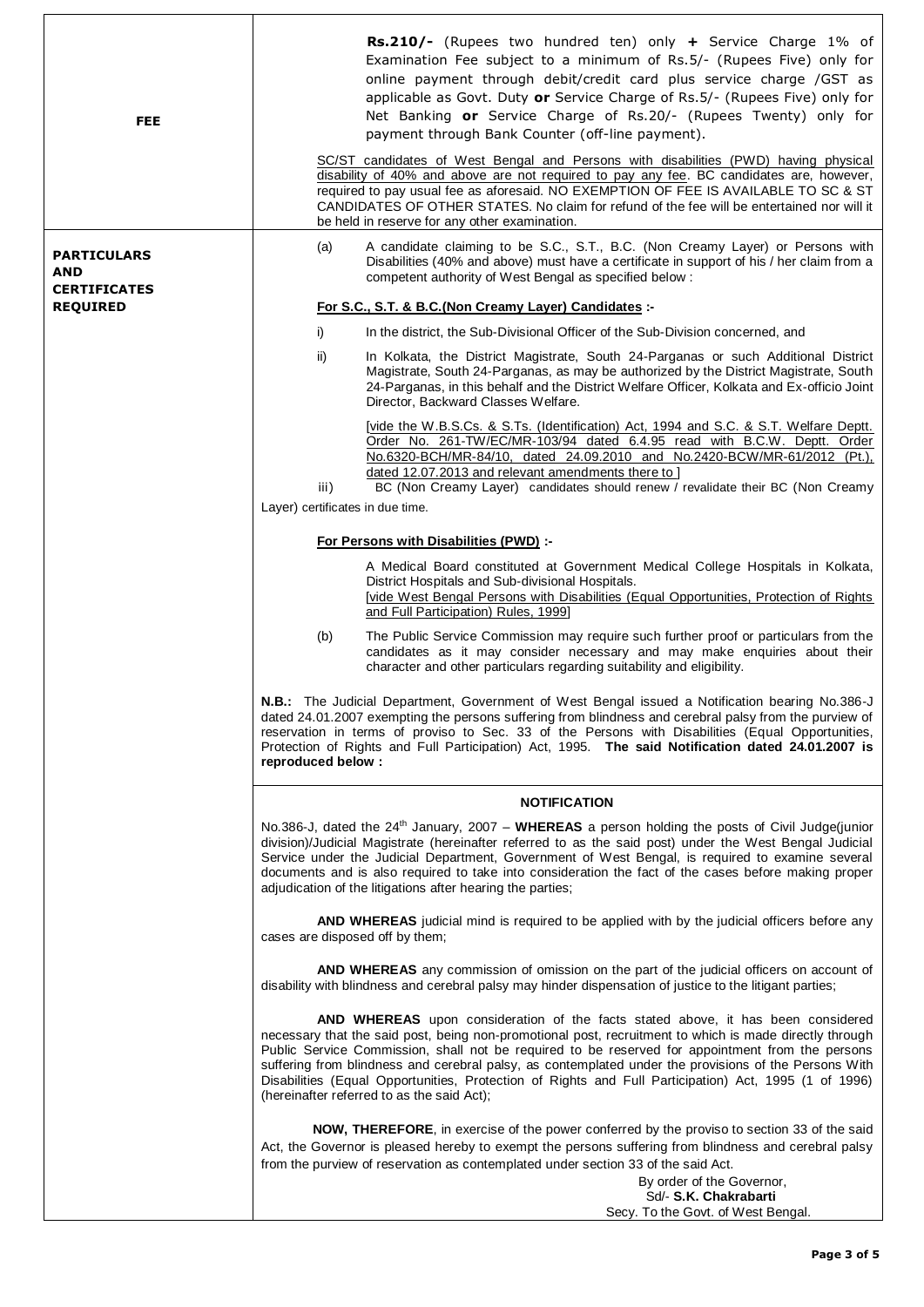| <b>CAUTION</b>                              | i.                                                                                                                                                                                                       | Candidates are advised to read thoroughly and cautiously the documents available in the<br>link <b>Advertisement</b> and <b>Scheme and Syllabus</b> present in the top of the application form<br>before filling the application. APPLICATIONS ONCE SUBMITTED SHALL BE TREATED AS<br>FINAL. NO REQUEST THROUGH OFFLINE FOR CHANGE IN APPLICATION FORM AND<br>NO CLAIM FOR BEING A MEMBER OF THE SC, ST AND BC COMMUNITY AND A<br>PERSON WITH DISABILITY WILL BE ENTERTAINED AFTER THE SUBMISSION OF<br><b>APPLICATION</b> |
|---------------------------------------------|----------------------------------------------------------------------------------------------------------------------------------------------------------------------------------------------------------|---------------------------------------------------------------------------------------------------------------------------------------------------------------------------------------------------------------------------------------------------------------------------------------------------------------------------------------------------------------------------------------------------------------------------------------------------------------------------------------------------------------------------|
|                                             | ii.                                                                                                                                                                                                      | The candidates must abide by the instructions as may be given by Supervisors / Invigilators of<br>the Examination. If the candidate fails to do so or indulges in disorderly or improper conduct, he<br>/ she will render himself / herself liable to expulsion from the Examination Hall and / or such<br>other punishment as the Commission may deem fit to impose.                                                                                                                                                     |
|                                             | iii.                                                                                                                                                                                                     | A candidate who has been reported against by the Supervisor of the Examination Centre for<br>violating any of the instructions will be punished with cancellation of candidature and also<br>debarment from future examinations and selections as may be decided by the Commission<br>according to the circumstances of the case.                                                                                                                                                                                         |
|                                             | iv.                                                                                                                                                                                                      | If at any stage even after issue of the letter of appointment, a candidate is found ineligible in<br>terms of advertisement his / her candidature will be cancelled without further reference to him /<br>her.                                                                                                                                                                                                                                                                                                            |
|                                             | v.                                                                                                                                                                                                       | The conditions prescribed cannot be relaxed in any case other than those mentioned in this<br>Advertisement.                                                                                                                                                                                                                                                                                                                                                                                                              |
|                                             | Vİ.                                                                                                                                                                                                      | A candidate should note that his / her admission to the examination will be deemed provisional<br>subject to determination of his / her eligibility in all respects. If at any stage after issue of the<br>admit card a candidate is found ineligible for admission for this examination, his / her<br>candidature will be cancelled without further reference to him / her. No candidate shall be<br>allowed to take the examination unless he / she holds an admit card.                                                |
|                                             | vii.                                                                                                                                                                                                     | Candidates are not allowed to carry mobile phones or any other gadget of<br>communication inside the examination halls. This instruction must be strictly enforced.                                                                                                                                                                                                                                                                                                                                                       |
|                                             | viii.                                                                                                                                                                                                    | <u>There will be arrangements for frisking of the candidates at entry points of venues –</u><br>separately for male and female candidates so that candidates with mobile phones may<br>not enter the venue.                                                                                                                                                                                                                                                                                                               |
| <b>MEDICAL EXAMINATION</b>                  |                                                                                                                                                                                                          | Candidates who will be selected for appointment will be required to appear before a Medical Board for<br>certificates of their fitness for Government service in the form prescribed for the purpose.                                                                                                                                                                                                                                                                                                                     |
| <b>PENALTY</b>                              |                                                                                                                                                                                                          | Debarment for 3 (three) years from appearing in all examinations conducted<br>a)<br>by the P.S.C., W.B. in addition to cancellation of candidature of the examination in<br>case of disclosure of identity by the candidate.                                                                                                                                                                                                                                                                                              |
| <b>CANVASSING</b>                           |                                                                                                                                                                                                          | Any attempt on the part of a candidate to enlist support for his / her application through<br>persons, officials of Government, or agencies will disqualify him / her for appointment.<br>Spontaneous recommendations from persons interested in the candidates, or otherwise<br>known to them, will be disregarded and will render the candidates ineligible.                                                                                                                                                            |
| <b>MEDICAL EXAMINATION</b>                  | Candidates who will be selected for appointment will be required to appear before a<br>Medical Board for certificates of their fitness for Government service in the form prescribed for<br>the purpose. |                                                                                                                                                                                                                                                                                                                                                                                                                                                                                                                           |
| <b>RESULTS OF THE</b><br><b>EXAMINATION</b> |                                                                                                                                                                                                          | The names of the candidates called to Personality Test and those recommended for appointment will be<br>published provisionally subject to determination of eligibility of the candidates in all respects and<br>verification of original certificates etc. If at any stage of such verification any candidate is found ineligible,<br>his / her candidature / allotment will be cancelled.                                                                                                                               |